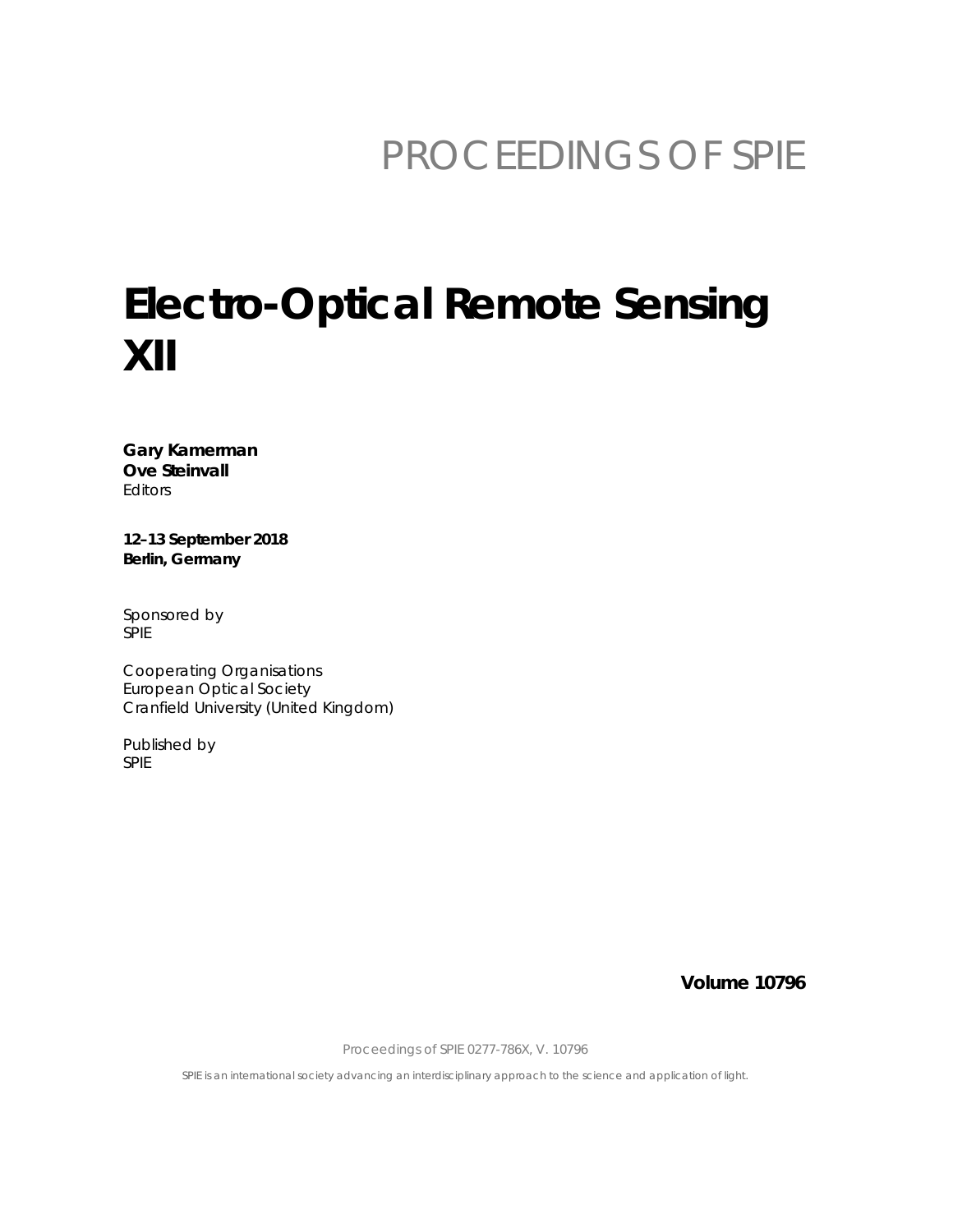The papers in this volume were part of the technical conference cited on the cover and title page. Papers were selected and subject to review by the editors and conference program committee. Some conference presentations may not be available for publication. Additional papers and presentation recordings may be available online in the SPIE Digital Library at SPIEDigitalLibrary.org.

The papers reflect the work and thoughts of the authors and are published herein as submitted. The publisher is not responsible for the validity of the information or for any outcomes resulting from reliance thereon.

Please use the following format to cite material from these proceedings:

 Author(s), "Title of Paper," in *Electro-Optical Remote Sensing XII*, edited by Gary Kamerman, Ove Steinvall, Proceedings of SPIE Vol. 10796 (SPIE, Bellingham, WA, 2018) Seven-digit Article CID Number.

ISSN: 0277-786X ISSN: 1996-756X (electronic)

ISBN: 9781510621756 ISBN: 9781510621763 (electronic)

Published by **SPIE**  P.O. Box 10, Bellingham, Washington 98227-0010 USA Telephone +1 360 676 3290 (Pacific Time)· Fax +1 360 647 1445 SPIE.org Copyright © 2018, Society of Photo-Optical Instrumentation Engineers.

Copying of material in this book for internal or personal use, or for the internal or personal use of specific clients, beyond the fair use provisions granted by the U.S. Copyright Law is authorized by SPIE subject to payment of copying fees. The Transactional Reporting Service base fee for this volume is \$18.00 per article (or portion thereof), which should be paid directly to the Copyright Clearance Center (CCC), 222 Rosewood Drive, Danvers, MA 01923. Payment may also be made electronically through CCC Online at copyright.com. Other copying for republication, resale, advertising or promotion, or any form of systematic or multiple reproduction of any material in this book is prohibited except with permission in writing from the publisher. The CCC fee code is 0277- 786X/18/\$18.00.

Printed in the United States of America Vm7 i ffUb 5gc WUHY of bWzi bXYf"JWY bol 'Zfca 'CD-9.

Publication of record for individual papers is online in the SPIE Digital Library.



**Paper Numbering:** *Proceedings of SPIE* follow an e-First publication model. A unique citation identifier (CID) number is assigned to each article at the time of publication. Utilization of CIDs allows articles to be fully citable as soon as they are published online, and connects the same identifier to all online and print versions of the publication. SPIE uses a seven-digit CID article numbering system structured as follows:

The first five digits correspond to the SPIE volume number.

 The last two digits indicate publication order within the volume using a Base 36 numbering system employing both numerals and letters. These two-number sets start with 00, 01, 02, 03, 04, 05, 06, 07, 08, 09, 0A, 0B … 0Z, followed by 10-1Z, 20-2Z, etc. The CID Number appears on each page of the manuscript.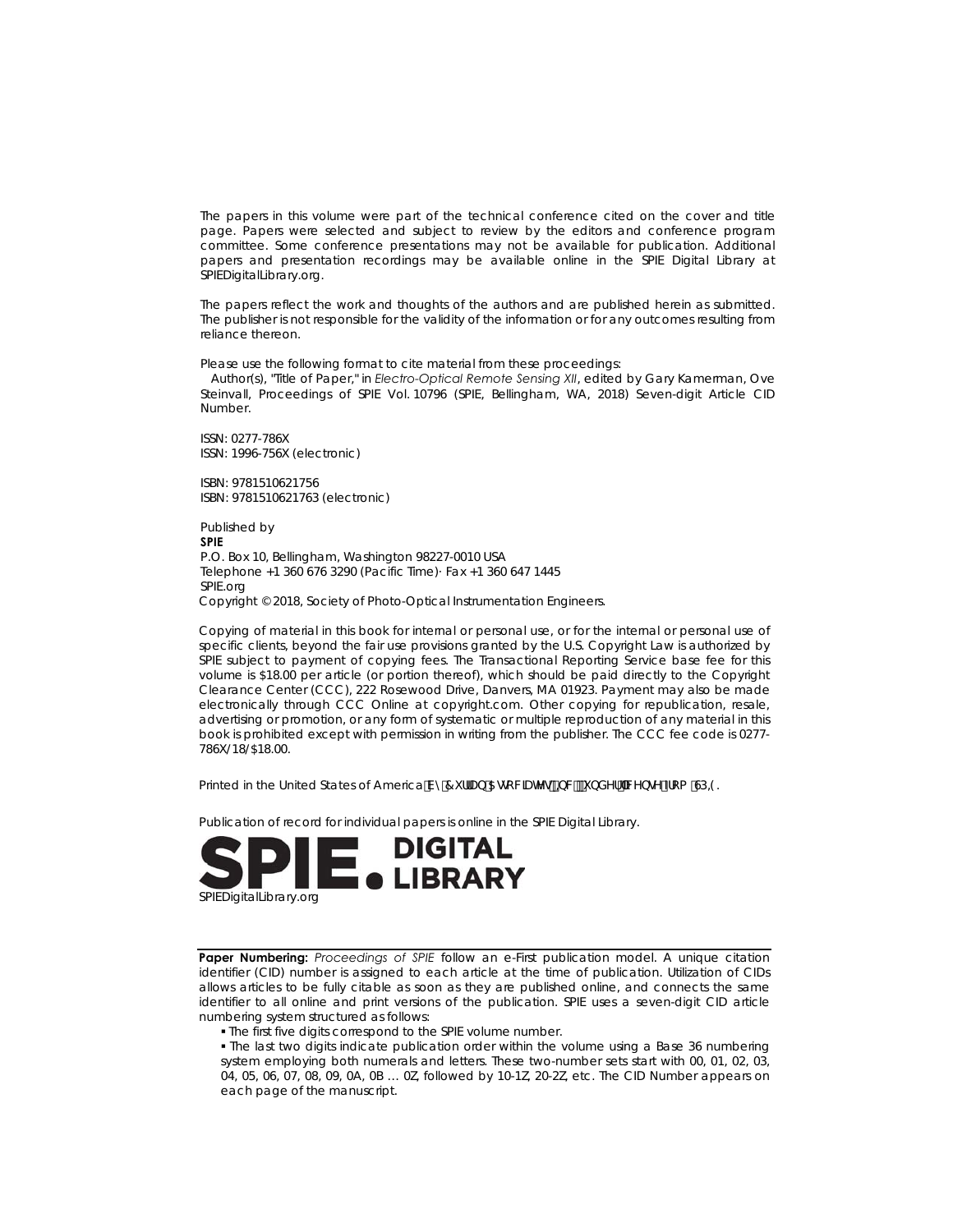# **Contents**

|  | Authors |
|--|---------|
|--|---------|

vii *Conference Committee* 

#### **SESSION 1 ACTIVE SENSING I**

- 10796 03 **Influence of the obscurants and the illumination wavelengths on a range-gated active imaging system performance** [10796-2]
- 10796 04 **Mitigation of crosstalk effects in multi-LiDAR configurations** [10796-3]
- 10796 05 **Novel high-energy short-pulse laser diode source for 3D lidar systems** [10796-4]

#### **SESSION 2 ACTIVE SENSING II**

| 10796 06 | <b>Panoramic single-photon counting 3D lidar (Invited Paper)</b> [10796-5]                                   |
|----------|--------------------------------------------------------------------------------------------------------------|
| 10796 07 | A dual-frequency coherent noise lidar for robust range-Doppler measurements [10796-7]                        |
| 10796 08 | Portable bi- $\lambda$ SWIR/NIR gated viewing system for surveillance and security applications<br>[10796-8] |
| 10796 09 | <b>Shadows in laser imaging and mapping [10796-9]</b>                                                        |
| 10796 0A | <b>Compressive sensing for active imaging in SWIR spectral range [10796-6]</b>                               |

### **SESSION 3 ACTIVE SENSING III**

| 10796 0B | <b>Software defined multifunction LIDAR (Invited Paper)</b> [10796-10] |
|----------|------------------------------------------------------------------------|
|----------|------------------------------------------------------------------------|

10796 0D **Extending the 3D range of a short-wave infrared laser-gated viewing system capable of correlated double sampling** [10796-12]